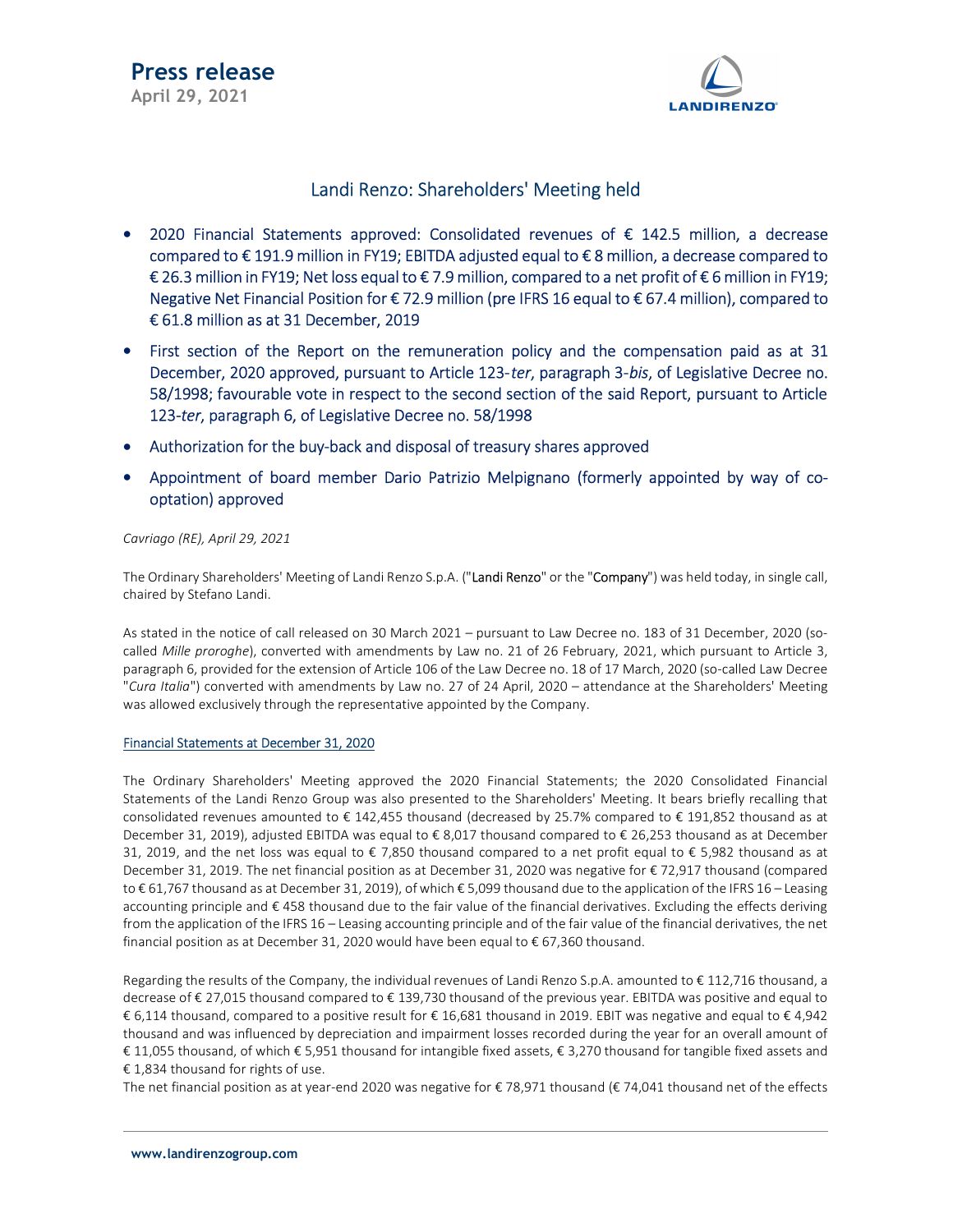## Press release

April 29, 2021



of the IFRS 16 – Leases accounting principle and of the fair value of the financial derivatives), compared to a net negative financial position of  $\epsilon$  66,675 thousand as at December 31, 2019.

The Shareholders' Meeting, having reviewed the Consolidated Financial Statements and having reviewed and approved the Financial Statement as at December 31, 2020, resolved to offset the loss of the year equal to € 6,283,624.66 by means of the entire amount provisioned under the extraordinary reserve, which is reduced to zero, and of the share premium reserve, which is reduced to € 28,945,566.50. Furthermore, the Shareholders' Meeting resolved to place a tax suspension restriction (vincolo di sospensione di imposta) equal to € 4,082,083.55 on the share premium reserve, for the purpose of realignment of the tax value of the AEB trademark to the statutory value, pursuant to Article 110, paragraph 8, of Law Decree no. 104/2020.

#### Report on the remuneration policy and the compensation paid as at 31 December 2020

With regard to the Report on the remuneration policy and the compensation paid, draw-up pursuant to Article 123-ter of Legislative Decree no. 58/1998 and Article 84-quater of the regulations approved by Consob with resolution no. 11971 of May 19, 1999, which had already been approved by the Board of Directors on March 15, 2021, the Shareholders' Meeting approved the first section, pursuant to Article 123-ter, paragraph 3-bis, of Legislative Decree no. 58/1998 and voted in favour of the second section, pursuant to Article 123-ter, paragraph 6, of Legislative Decree no. 58/1998.

### Authorization for the buy-back and disposal of treasury shares

The Shareholders' Meeting approved the authorization for the buy-back and/or disposal of treasury shares, in order to:

(a) have treasury shares which may be used: (i) for remuneration plans based on the allocation of financial instruments pursuant to Article 114-bis of Legislative Decree no. 58/1998 (including the performance shares plan 2019-2021 approved by the Shareholders' Meeting on April 29, 2019) for executive directors and/or employees, including managers and staff of the Company and its subsidiaries; (ii) for the issue of bonds convertible into company shares; and (iii) for effective use of company liquidity;

(b) stabilize share trends in relation to contingent market situations, in compliance with Regulation (EU) no. 596/2014 in accordance with applicable Italian and European legislation.

The main characteristics of the authorization are: (i) 18-month duration, starting from the date on which the Shareholders' Meeting passes the relevant resolution; (ii) a maximum number of ordinary shares, including treasury shares held by the Company and its subsidiaries, with an overall nominal value not in excess of one-fifth of total capital; (iii) a purchase price which shall be no more than 20% above or below the reference price of the shares recorded on the trading day prior to each single purchase and that also does not exceed the higher of the price of the most recent independent transaction and the highest current bid price in the trading facility in which the purchase is undertaken, even if the shares are traded in multiple facilities.

Treasury shares shall be purchased in compliance with Italian and European laws and regulations, according to various methods: (i) public purchase or exchange offer; (ii) on regulated markets or multilateral trading facilities; (iii) purchase or sale of derivatives on regulated markets or multilateral trading facilities that involve the physical delivery of underlying shares; (iv) award of put options to shareholders; (v) as part of systematic internalization services, on a non-discriminatory basis, involving the automatic, non-discretionary execution of trades according to pre-determined parameters; (vi) by methods established by market practice admitted by Consob pursuant to Regulation (EU) no. 596/2014; or (vii) under the conditions laid down in Article 5 of Regulation (EU) no. 596/2014.

Each sale shall be for a price that is no more than 20% above or below the reference price recorded during the session prior to the sale. Such price limits shall not be applicable, for the purpose of providing incentives to them, if the transfer or free assignment of shares takes place in respect of employees, including managers, executive directors and staff of Landi Renzo and its subsidiaries within the framework of remuneration plans based on the allocation of financial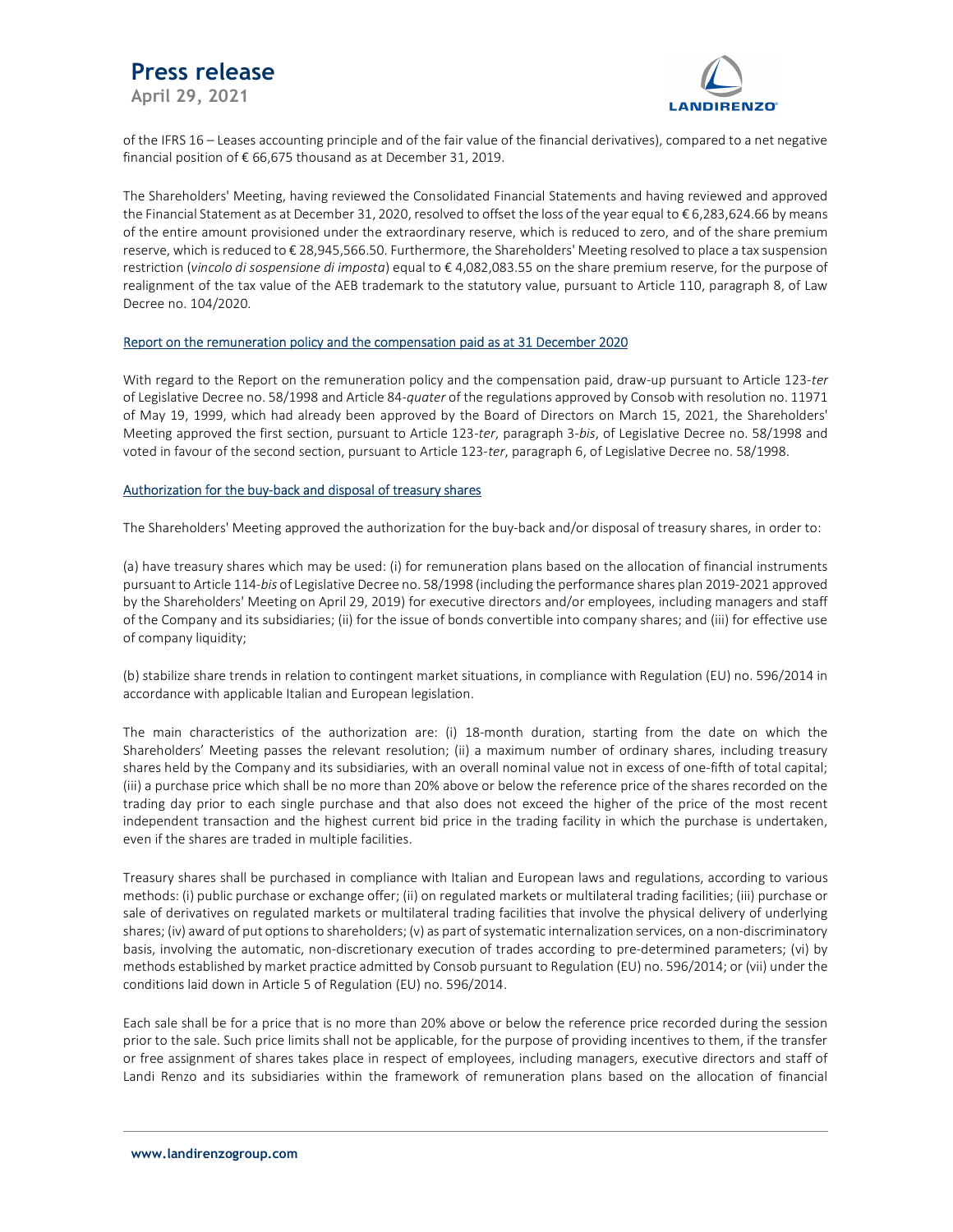# Press release

April 29, 2021



instruments pursuant to Article 114-bis of Legislative Decree no. 58/1999 (including the performance shares plan 2019- 2021 approved by the Shareholders' Meeting on April 29, 2019).

In 2020, the Company did not trade either treasury shares or shares of its controlling companies and, as of today, it does not hold any treasury shares or shares of its controlling companies. The subsidiaries do not hold any shares of the Company.

#### Appointment of Director Dario Patrizio Melpignano (appointed by co-optation by the Board of Directors)

The Ordinary Shareholders' Meeting resolved to appoint Dario Patrizio Melpignano as a director of the Company, pursuant to Article 2386 of the Italian Civil Code and Article 14 of the By-Laws, formerly appointed by way of co-optation by the Board of Directors pursuant to resolution approved by the Board of Statutory Auditors on 13 November, 2020 (following the resignations of Anton Karl from the role of non-executive and independent director).

In compliance with Article 14 of the By-Laws, the appointment of Director Dario Patrizio Melpignano was approved by the Shareholders' Meeting in accordance with the majorities required by law, without applying the statutory list voting procedure.

Dario Patrizio Melpignano shall remain in office until expiry of the term of the other directors currently in office and, therefore, until the date of the Shareholders' Meeting called to approve the financial statements as at 31 December, 2021.

Director Dario Patrizio Melpignano declared to be in possession of the requirements provided under to Article 147-ter, paragraph 4, and Article 148, paragraph 3, of Legislative Decree no. 58/98, and of the Corporate Governance Code in order to be qualified as independent.

To the Company' best knowledge, the new director Dario Patrizio Melpignano does not own any shares in Landi Renzo S.p.A.

The curriculum vitae of Dario Patrizio Melpignano is available on the Company's website at www.landirenzogroup.com, in the Investors, Governance, 2021 Shareholders' Meeting Documents section.

\* \* \*

The minutes of the Shareholders' Meeting and the summary statement of the voting will be available to the public in accordance with the terms and methods provided for by the laws and regulations in force and thus will also be available on the corporate website www.landirenzogroup.com, in the Investors, Governance, 2021 Shareholders' Meeting Documents section.

Pursuant to Article 154-bis, paragraph 2, of Italian Legislative Decree no. 58 of February 24, 1998, the Officer in charge of preparing the Company's financial statements, Paolo Cilloni, declares that the accounting information contained in this press release corresponds to the documented results, books and accounting records.

This press release is a translation. The Italian version will prevail.

This press release is also available on the corporate website www.landirenzogroup.com.

Landi Renzo is the global leader in Methane, LNG, hydrogen and LPG components and systems for the motor vehicles sector. The Company is based in Cavriago (Reggio Emilia) and has over 60 years' experience in the sector and is renowned for the extent of its international activities in over 50 countries, with export sales of about 80%. Landi Renzo S.p.A. has been listed on the STAR segment of the MTA Market of Borsa Italiana since June 2007.